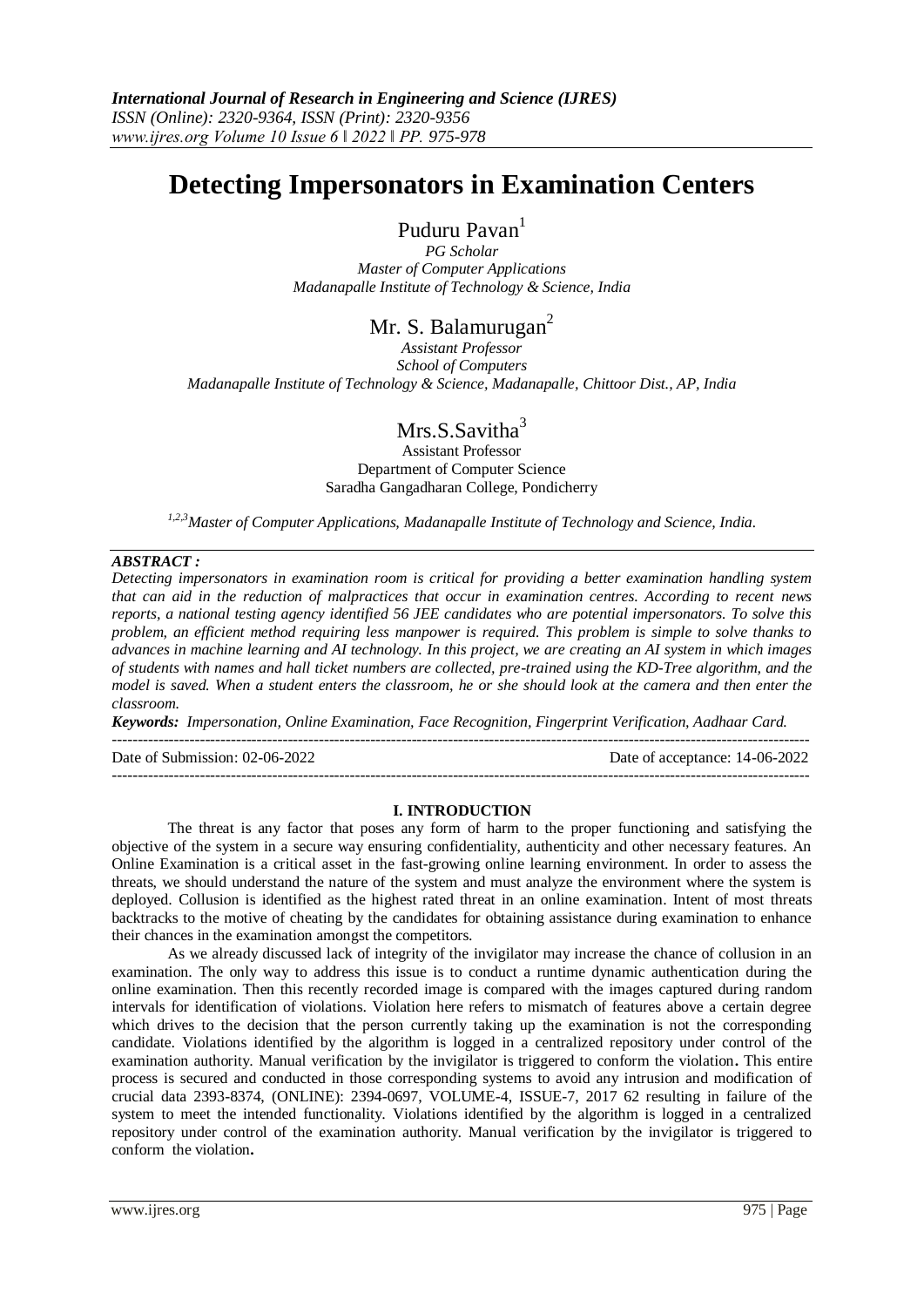Most online assessments are hosted on open-source systems that are vulnerable to hacking. With a virtual machine and some insider help, anyone can take control of a student's computer and impersonate them from a remote location. Lately, a string of incidents surfaced where online exam papers for technical and nontechnical posts were rigged. For instance, the 2019 IAF recruitment exam was hacked by impersonators who took the test from a remote location. As reported by the Indian express, supervisors of examination centers were lured into installing the "Team viewer software" on their computers. "Supervisors switched off CCTV cameras while hacking the server. On the day of the examination, the candidates would sit at the center but the impersonator, sitting in their room, would take the tests for them"

#### **II.LITERATURE REVIEW**

Face detection is a computer technology that determines the location and size of human face in arbitrary (digital) image. The facial features are detected and any other objects like trees, buildings and bodies are ignored from the digital image.Face detection, can be regarded as a more general 'case of face localization. In face localization, the task is to find the locations and sizes of a known number of faces (usually one). Basically there are two types of approaches to detect facial part in the given image i.e. feature base and image base approach. feature base approach tries to extract features of the image and match it against the knowledge of the face features.

When of facial features such as the eyes, lips, nose, mouth and eyebrows. In order to achieve the task, a snake is first initialized at the proximity around a head boundary. It then locks onto nearby edges and subsequently assume the shape of the head. The evolution of a snake is achieved by minimizing an energy function, Esnake (analogy with physical systems), denoted as Esnake = Einternal + EExternal Where Einternal and EExternal are internal and external energy functions. Internal energy is the part that depends on the intrinsic properties of the snake and defines its natural evolution. The typical natural evolution in snakes is shrinking or expanding. Energy minimization process is done by optimization techniques such as the steepest gradient descent.

Which needs highest computations. Huang and Chen and Lam and Yan both employ fast iteration methods by greedy algorithms. Snakes have some demerits like contour often becomes trapped onto false image features and another one is that snakes are not suitable in extracting non convex features. Deformable Templates: Deformable templates were then introduced by Yuille et al. to take into account the a priori of facial features and to better the performance of snakes. Locating a facial feature boundary is not an easy task because the local evidence of facial edges is difficult to organize into a sensible global entity using generic contours.

The low brightness contrast around some of these features also makes the edge detection process.Yuille et al. took the concept of snakes a step further by incorporating global information of the eye to improve the reliability of the extraction process. Department of ECE Page 6 Deformable templates approaches are developed to solve this problem. This synthesis of ideas from image processing and statistical shape modelling led to the Active Shape Model.

The first parametric statistical shape model for image analysis based on principal components of interlandmark distances was presented by Cootes and Taylor in. On this approach, Cootes, Taylor, and their colleagues, then released a series of papers that cumulated in what we call the classical Active Shape Model.

### **III. PROPOSED METHOD**

In proposed system initially images of each student are collected and each dataset consists of 50 images of each student. These images are trained using kdtree algorithm using image processing technique and model is saved in system this model can be used for automatic prediction of student in exam halls from live video or images.

The present system of online examinations includes a registration phase where the details of the candidate are entered. A passport size photograph, as well as a thumbprint is taken as proofs of identity. In some cases, a signature, either a scanned copy or a digital signature is collected as well.

The next phase is that of examination. Only those candidates with a valid admit card are allowed into the examination hall. The fingerprint verification of the candidate is done and a system is allotted to the candidate if the document verification yields a positive result. Now, the candidate can enter his/her registration number and a password on a screen which is later redirected to the page of examination. In some cases, the login page also shows the image of the student to whom the specific system is allotted.

#### **K-D TREE ALGORITHM**

The *k*-d tree is a [binary tree](https://en.wikipedia.org/wiki/Binary_tree) in which node is a *k*-dimensional point. Every non-leaf node can be thought of as implicitly generating a splitting [hyperplane](https://en.wikipedia.org/wiki/Hyperplane) that divides the space into two parts, known as [half](https://en.wikipedia.org/wiki/Half-space_(geometry))[spaces.](https://en.wikipedia.org/wiki/Half-space_(geometry)) Points to the left of this hyperplane are represented by the left subtree of that node and points to the right of the hyperplane are represented by the right subtree. The hyperplane direction is chosen in the following way: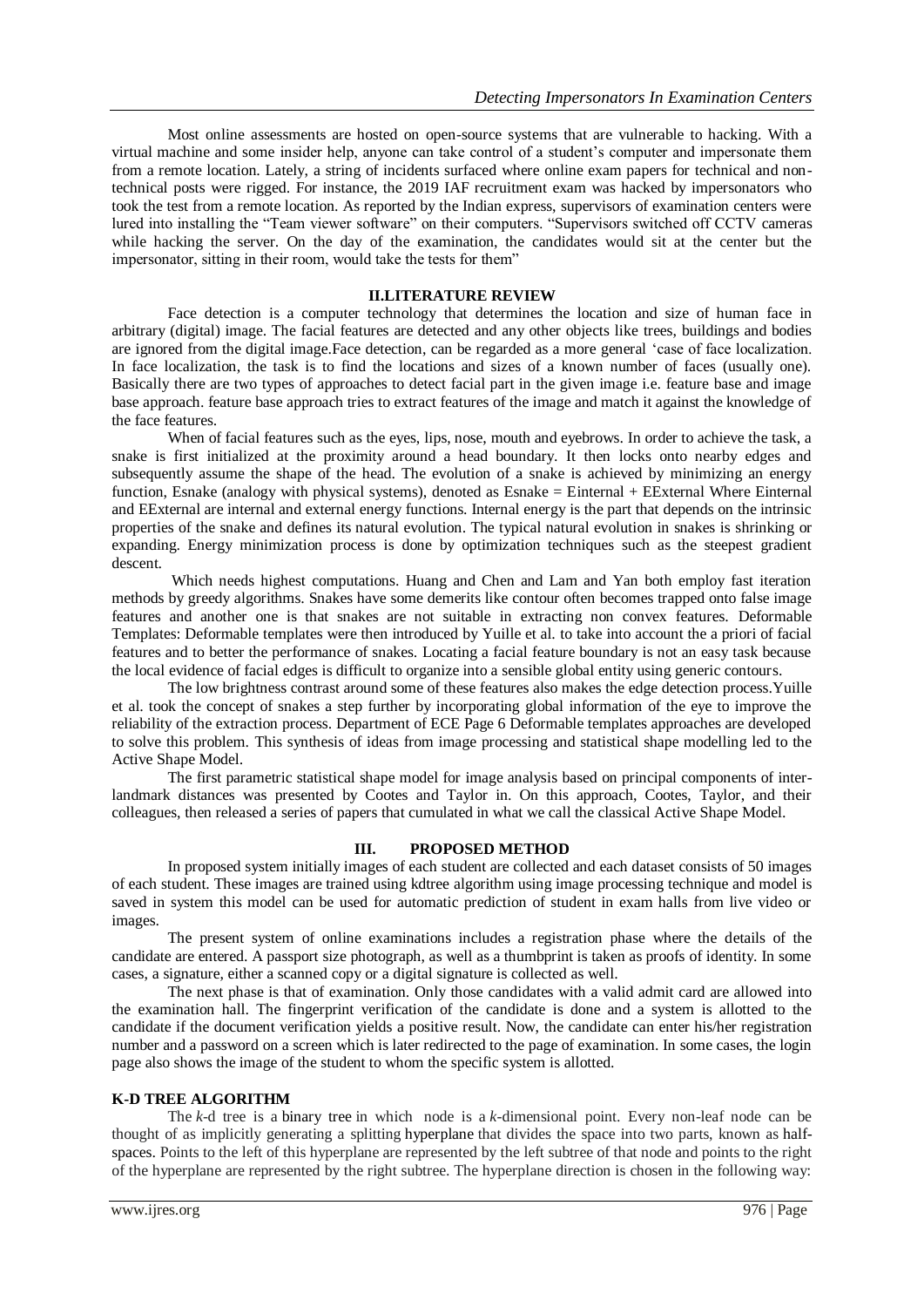every node in the tree is associated with one of the *k* dimensions, with the hyperplane perpendicular to that dimension's axis. So, for example, if for a particular split the "x" axis is chosen, all points in the subtree with a smaller "x" value than the node will appear in the left subtree and all points with a larger "x" value will be in the right subtree. In such a case, the hyperplane would be set by the x value of the point, and its [normal](https://en.wikipedia.org/wiki/Surface_normal) would be the unit x-axis.

## **ADVANTAGES:**

 Student verification process is fast and accurate with least effort. Reduces impersonators issue with live verification.

Time taken for prediction and processing is less and prediction done automatic using trained model.

 Trained model can be used to track live video and automates process of detecting students at exam centers and display in video.

### **IV. System Architecture**

 Student verification process is fast and accurate with least effort. Reduces impersonators issue with live verification.

Time taken for prediction and processing is less and prediction done automatic using trained model.

 Trained model can be used to track live video and automates process of detecting students at exam centers and display in video.



### **Image Acquisition**

Digital **Image** Processing.in **image** processing, it is defined as the action of retrieving an **image** from some source, usually a hardware-based source for processing. It is the first step in the workflow sequence because, without an **image**, no processing is possible.

### **Pre-processing**

Pre-processing is a common name for operations with images at the lowest level of abstraction both input and output are intensity images. The aim of pre-processing is an improvement of the image data that suppresses unwilling distortions or enhances some image features important for further processing, although geometric transformations of images are classified among pre-processing methods here since similar techniques are used.

### **Face Detection**

The face is one of the easiest ways to distinguish the individual identity of each other. Face recognition is a personal identification system that uses personal characteristics of a person to identify the person's identity. Human face recognition procedure basically consists of two phases, namely face detection, where this process takes place very rapidly in humans, except under conditions where the object is located at a short distance away, the next is the introduction, which recognize a face as individuals.